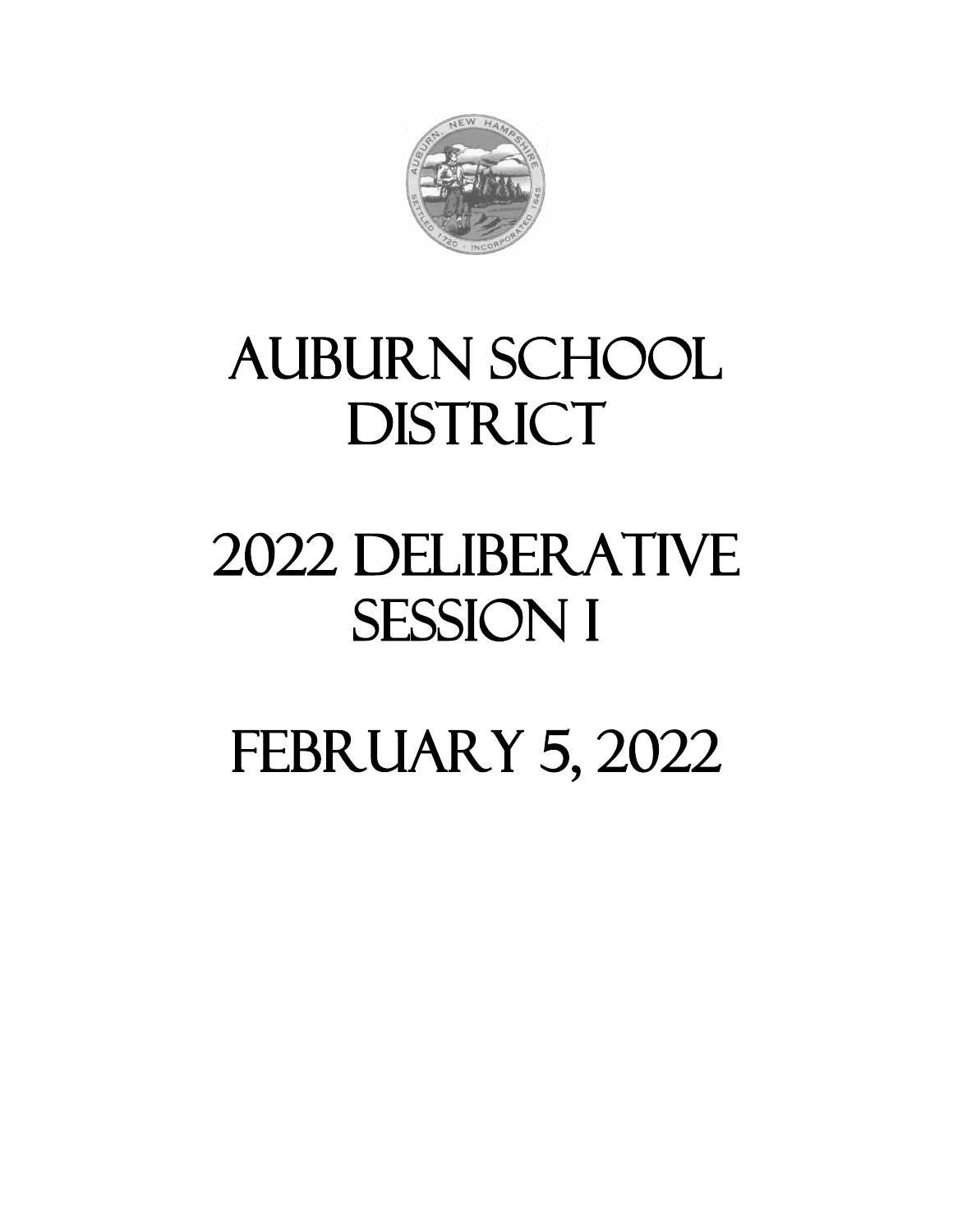### **AUBURN SCHOOL DISTRICT WARRANT STATE OF NEW HAMPSHIRE**

### **TO THE INHABITANTS OF THE SCHOOL DISTRICT, IN THE TOWN OF AUBURN, NEW HAMPSHIRE, QUALIFIED TO VOTE IN THE DISTRICT AFFAIRS:**

### *First Session of Annual Meeting – Deliberative*

*You are hereby notified to meet at the Auburn Village School, 11 Eaton Hill Road, in said District, on the 5th day of February 2022 at 9 a.m. The School District Deliberative Session #1 shall consist of explanation, discussion, and debate of warrant article number 2. Warrant articles may be amended subject to the following limitations: (a) warrant articles whose wording is prescribed by law shall not be amended, (b) warrant articles that are amended shall be placed on the official ballot for a final vote on the main motion, as amended and (c) no warrant article shall be amended to eliminate the subject matter of the article.*

### *Second Session of Annual Meeting – Voting*

*Voting on warrant articles number 1 through 2 shall be conducted by official ballot to be held in conjunction with Town voting on the 8th day of March 2022. Polls will be open from 7:00 a.m. to 7:00 p.m. at the Auburn Village School.*

| (1) | To choose the following school district officers: |
|-----|---------------------------------------------------|
|-----|---------------------------------------------------|

| a) | Two School Board Members         | 3-year term |
|----|----------------------------------|-------------|
| b) | <b>School District Moderator</b> | 3-year term |
| c) | <b>School District Clerk</b>     | 3-year term |
| d) | <b>School District Treasurer</b> | 3-year term |

(2) Shall the Auburn School District raise and appropriate as an operating budget, not including appropriations by special warrant articles and other appropriations voted separately, the amounts set forth on the budget posted with the warrant or as amended by vote of the first session, for the purposes set forth therein, totaling \$16,385,584? Should this article be defeated, the default budget shall be \$16,072,997 which is the same as last year, with certain adjustments required by previous action of the Auburn School District or by law; or the governing body may hold one special meeting, in accordance with RSA 40:13, X and XVI, to take up the issue of a revised operating budget only. (Recommended by the School Board) (Recommended by the Budget Committee)

Given under our hands and seal at said Auburn, New Hampshire, this alay of January, 2022. SCHOOL BOARD OF AUBURN, NEW HAMPSHIRE Alan Villeneuve, Chair Janice Baker, Vice Chair Derek Berger Jason Tyburski Adrian Newton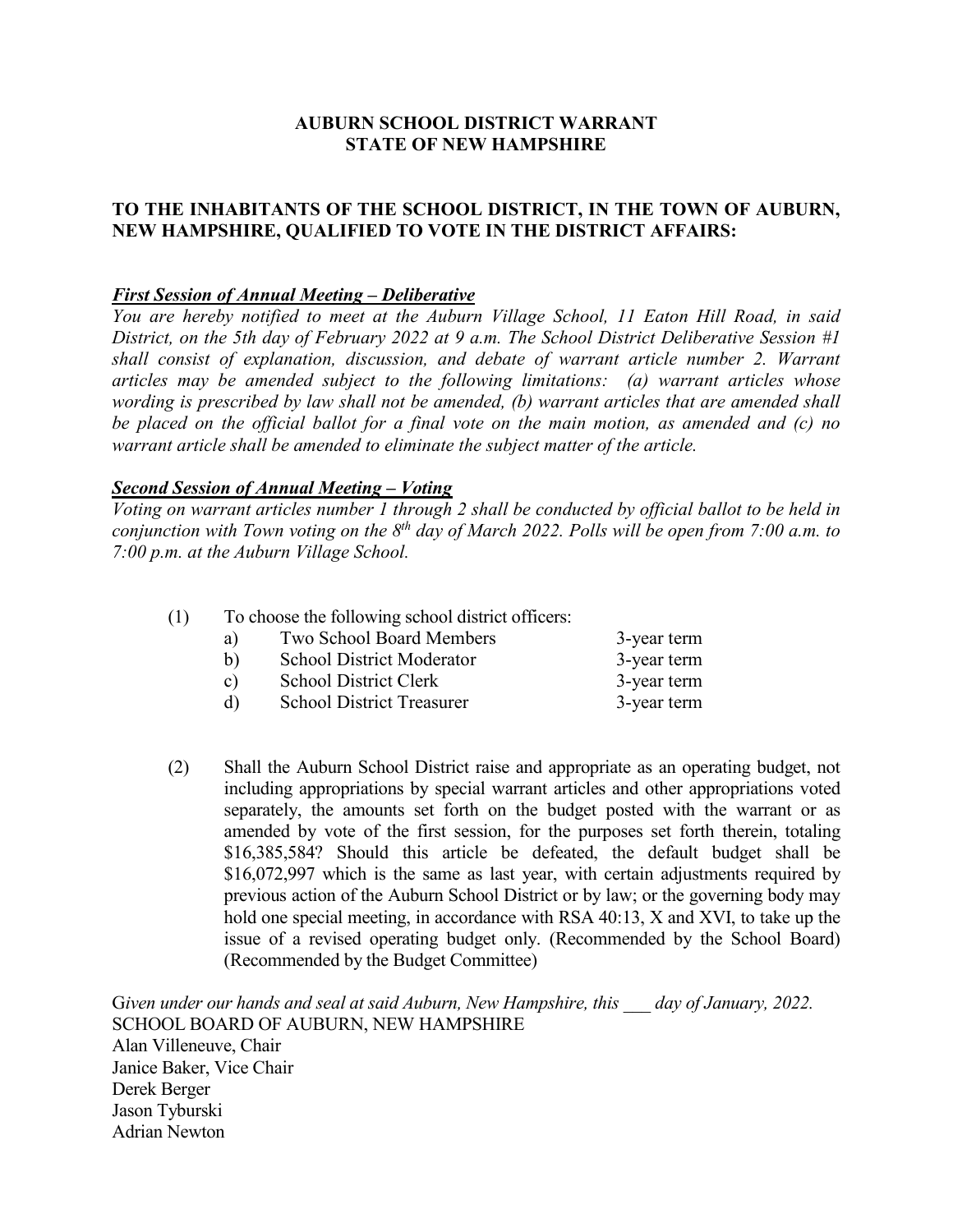**MS-27** 2022

# **Proposed Budget**

# **Auburn Local School**

For School Districts which have adopted the provisions of RSA 32:14 through RSA 32:24 Appropriations and Estimates of Revenue for the Fiscal Year from: July 1, 2022 to June 30, 2023

# Form Due Date: 20 Days after the Annual Meeting

This form was posted with the warrant on:

# SCHOOL BUDGET COMMITTEE CERTIFICATION

Under penalties of perjury, I declare that I have examined the information contained in this form and to the best  $\hat{\mathbf{z}}$ of my belief it is true, correct and complete.

|                                                                    | Position           |         |
|--------------------------------------------------------------------|--------------------|---------|
| $Q_{\ell}$ Mame<br>$Q_{\ell}$ m Miles                              |                    |         |
|                                                                    | Chair<br>WCE-CHAIR |         |
|                                                                    | MEMBER             | Mary W  |
|                                                                    | Selectmen          |         |
|                                                                    | $M \leq m$ bzR     |         |
| PAULA T MARZLOPF<br>DAN CARDESTER<br>Kevin Downing<br>Janice BAKER | Neuber             |         |
|                                                                    | member             |         |
|                                                                    | MEMBER             | nnice 1 |
|                                                                    |                    |         |

NH DRA Municipal and Property Division http://www.revenue.nh.gov/mun-prop/  $(603)$  230-5090

For assistance please contact:

https://www.proptax.org/ ່ກ

30/200 Alibum Local School 2022 MS-27 12/20/2021 9:31:16 AM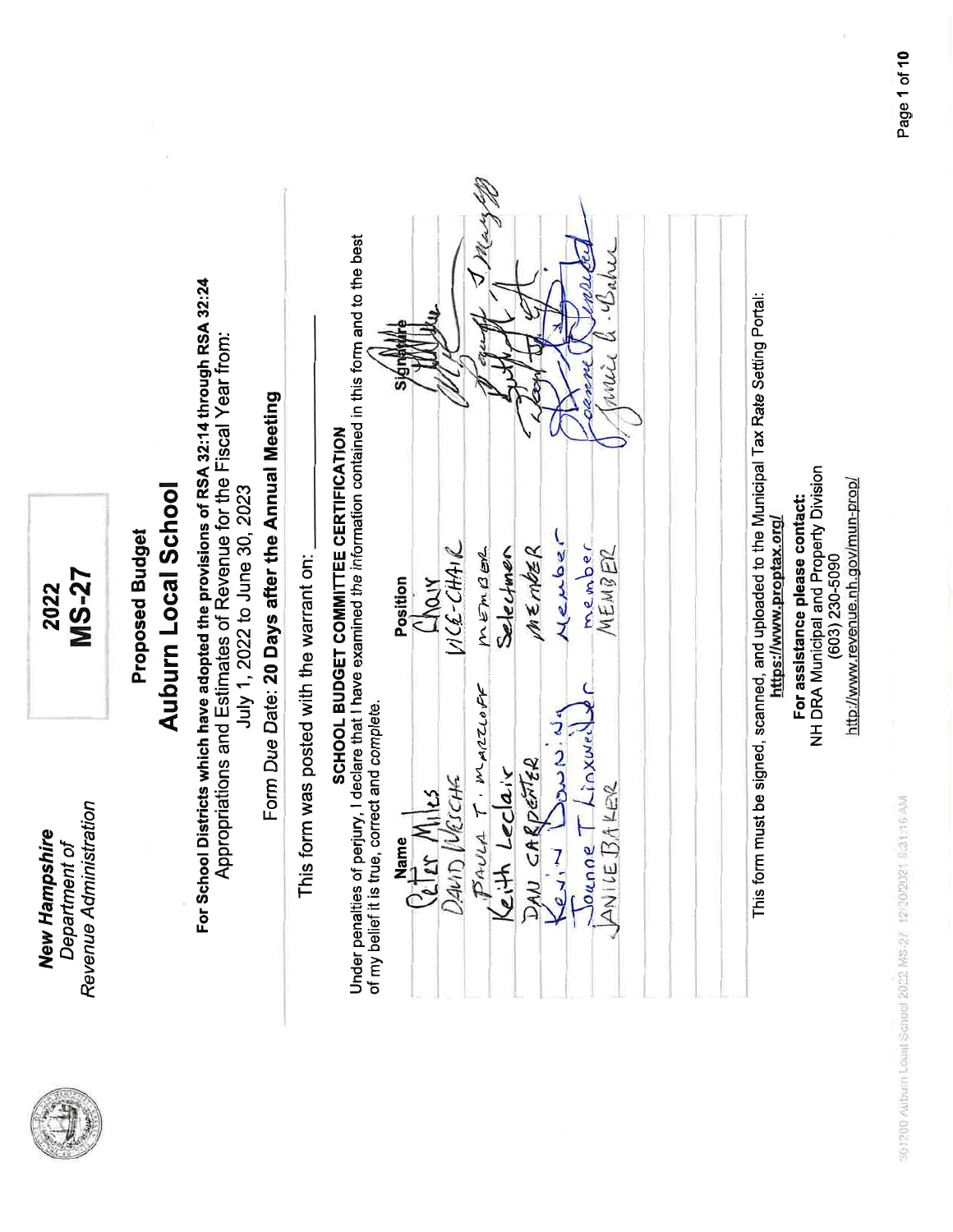2022<br>MS-27

### **Appropriations**

| Account                 | Purpose                                     | <b>Article</b> | 6/30/2021<br>Expenditures for<br>period ending | ending 6/30/2022<br>Appropriations<br>as Approved by<br>DRA for period | <b>School Board's</b><br>for period ending<br>6/30/2023 | Appropriations Appropriations for Appropriations for Appropriations for<br><b>School Board's</b><br>(Recommended) (Not Recommended)<br>6/30/2023<br>period ending | Committee's<br>period ending<br><b>Budget</b><br>6/30/2023 | Committee's<br>6/30/2023<br>(Recommended) (Not Recommended)<br>Budget<br>period ending |
|-------------------------|---------------------------------------------|----------------|------------------------------------------------|------------------------------------------------------------------------|---------------------------------------------------------|-------------------------------------------------------------------------------------------------------------------------------------------------------------------|------------------------------------------------------------|----------------------------------------------------------------------------------------|
| Instruction             |                                             |                |                                                |                                                                        |                                                         |                                                                                                                                                                   |                                                            |                                                                                        |
| 1100-1199               | Regular Programs                            | 8              | \$7,322,963                                    | \$8,212,710                                                            | \$8,137,593                                             | ဒ္ဓ                                                                                                                                                               | \$8,137,593                                                |                                                                                        |
| 1200-1299               | Special Programs                            | g              | \$2,505,537                                    | \$3,031,663                                                            | \$2,563,666                                             | ္တ                                                                                                                                                                | \$2,563,666                                                |                                                                                        |
| 1300-1399               | <b>Vocational Programs</b>                  |                | န္တ                                            | SO                                                                     | ႙ၞ                                                      | င္တ                                                                                                                                                               | ន្ល                                                        |                                                                                        |
| 1400-1499               | Other Programs                              | 8              | \$45,290                                       | \$75,430                                                               | \$75,685                                                | ິສ                                                                                                                                                                | \$75,685                                                   |                                                                                        |
| 1500-1599               | Non-Public Programs                         | ၛၟ             | ន្ល                                            | ႙                                                                      | ន្ល                                                     | SO                                                                                                                                                                | င္တ                                                        | ន្ល                                                                                    |
| 1600-1699               | Adult/Continuing Education Programs         | 8              | ន្ធ                                            | ន្ល                                                                    | န္တ                                                     | န္တ                                                                                                                                                               | ິ                                                          | ន្ល                                                                                    |
| 1700-1799               | Community/Junior College Education Programs |                | ន្ធ                                            | ິ                                                                      | ິ                                                       | ဒ္တ                                                                                                                                                               | ິ                                                          |                                                                                        |
| 1800-1899               | Community Service Programs                  |                | င္တ                                            | ន្ធ                                                                    | န္တ                                                     | ន្ល                                                                                                                                                               | SO                                                         | ន្ល                                                                                    |
|                         | <b>Instruction Subtotal</b>                 |                | \$9,873,790                                    | \$11,319,803                                                           | \$10,776,944                                            | ຸຂ                                                                                                                                                                | \$10,776,944                                               | ິສ                                                                                     |
| <b>Support Services</b> |                                             |                |                                                |                                                                        |                                                         |                                                                                                                                                                   |                                                            |                                                                                        |
| $\frac{1}{2}$           |                                             |                |                                                |                                                                        |                                                         |                                                                                                                                                                   | $\frac{1}{4}$                                              | $\frac{1}{6}$                                                                          |

|                               | 2000-2199 Student Support Services     | ន |                                     |                                       |                                            |                                            |       |
|-------------------------------|----------------------------------------|---|-------------------------------------|---------------------------------------|--------------------------------------------|--------------------------------------------|-------|
|                               | 2200-2299 Instructional Staff Services | ၛ | \$679,023<br>\$259,824<br>\$938,847 | \$790,638<br>\$317,357<br>\$1,107,995 | \$783,400<br>\$183,475<br><b>\$966,875</b> | \$783,400<br>\$183,475<br><b>\$966,875</b> | ន ន ន |
|                               | <b>Support Services Subtotal</b>       |   |                                     |                                       |                                            |                                            |       |
| <b>General Administration</b> |                                        |   |                                     |                                       |                                            |                                            |       |
|                               | 0000-0000 Collective Bargaining        |   |                                     |                                       |                                            |                                            | င္တ   |

នន្ត្

\$46,886 \$46,886

 $\begin{array}{c|c|c|c|c} \mathbf{G} & \mathbf{G} & \mathbf{G} \end{array}$ 

\$0

\$0 \$43,522 \$43,522

\$0 \$54,653 \$54,653

 $\mathbf{S}$ 

General Administration Subtotal

School Board Contingency Other School Board

2310 (840) 2310-2319

\$46,886 \$46,886

 $\boldsymbol{\mathsf{S}}$ 

301200 Auburn Local School 2022 (45-27 12/20/2021 9, 21:16 AM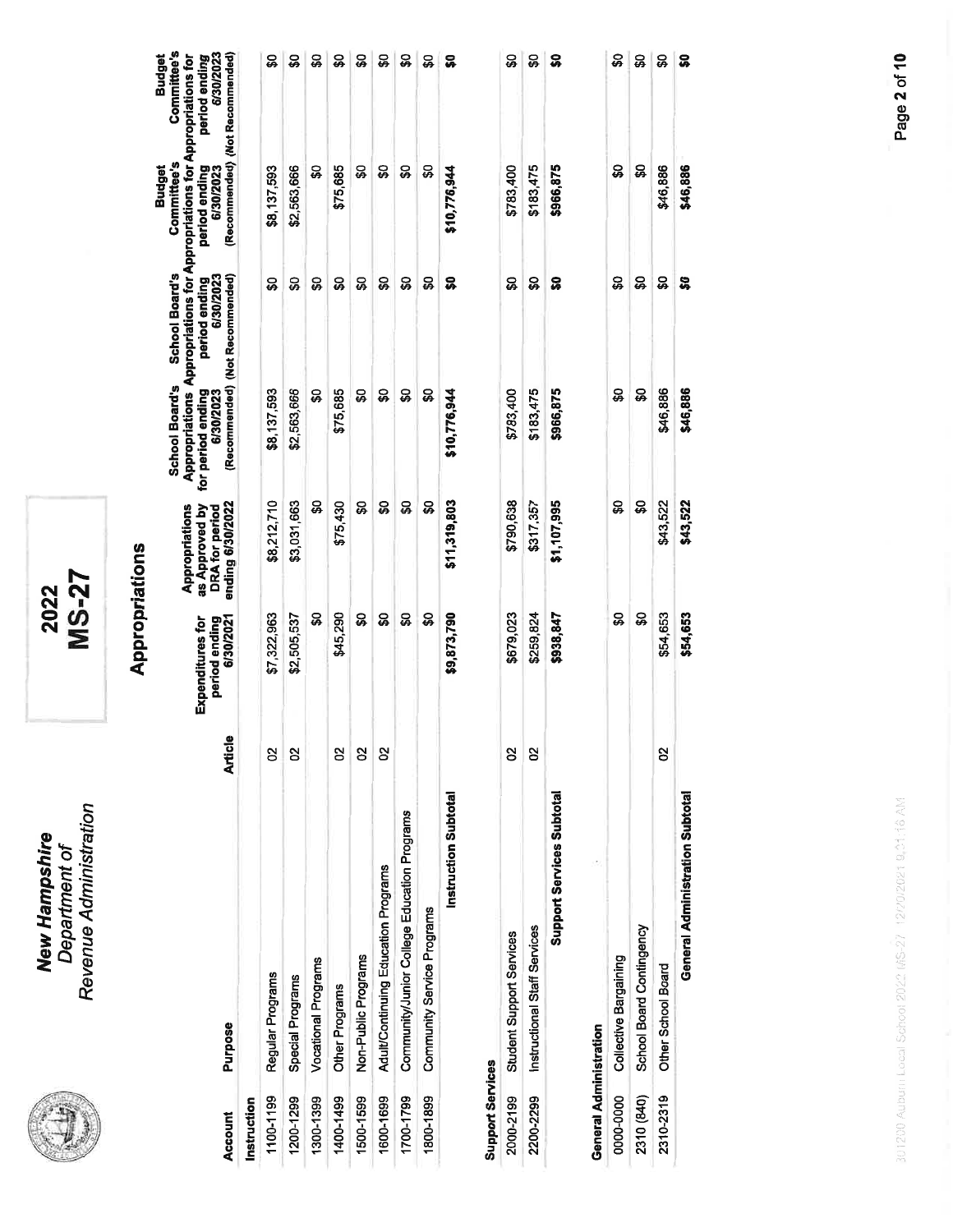2022<br>MS-27

## Appropriations

| Account       | Purpose                                          | <b>Article</b> | 6/30/2021<br>period ending<br><b>Expenditures for</b> | ending 6/30/2022<br>as Approved by<br>Appropriations<br>DRA for period | <b>School Board's</b><br>6/30/2023<br>for period ending | Appropriations Appropriations for Appropriations for Appropriations for<br><b>School Board's</b><br>period ending<br>6/30/2023<br>(Recommended) (Not Recommended) | Committee's<br>period ending<br>6/30/2023<br><b>Budget</b> | Committee's<br>6/30/2023<br>(Recommended) (Not Recommended)<br><b>Budget</b><br>period ending |
|---------------|--------------------------------------------------|----------------|-------------------------------------------------------|------------------------------------------------------------------------|---------------------------------------------------------|-------------------------------------------------------------------------------------------------------------------------------------------------------------------|------------------------------------------------------------|-----------------------------------------------------------------------------------------------|
|               | Executive Administration                         |                |                                                       |                                                                        |                                                         |                                                                                                                                                                   |                                                            |                                                                                               |
| 2320 (310)    | SAU Management Services                          | S,             | \$327,826                                             | \$348,507                                                              | \$382,812                                               | ន្ល                                                                                                                                                               | \$382,812                                                  | င္တ                                                                                           |
| 2320-2399     | All Other Administration                         |                | S                                                     | S                                                                      | S                                                       | S                                                                                                                                                                 | န္တ                                                        | \$0                                                                                           |
| 2400-2499     | School Administration Service                    | g              | \$461,495                                             | \$491,994                                                              | \$609,830                                               | \$Q                                                                                                                                                               | \$609,830                                                  | င္တ                                                                                           |
| 2500-2599     | <b>Business</b>                                  |                | S                                                     | ຘ                                                                      | ຘ                                                       | င္တ                                                                                                                                                               | œ                                                          | န္တ                                                                                           |
| 2600-2699     | Plant Operations and Maintenance                 | 20             | \$528,468                                             | \$662,690                                                              | \$872,605                                               | \$                                                                                                                                                                | \$872,605                                                  | ន្ល                                                                                           |
| 2700-2799     | Student Transportation                           | $\mathcal{S}$  | \$780,453                                             | \$929,335                                                              | \$845,859                                               | \$O                                                                                                                                                               | \$845,859                                                  | ន្ល                                                                                           |
| 2800-2999     | Support Service, Central and Other               | $\mathbf{S}$   | \$230,511                                             | \$218,804                                                              | \$224,334                                               | ິ                                                                                                                                                                 | \$224,334                                                  | ္တ                                                                                            |
|               | Executive Administration Subtotal                |                | \$2,328,753                                           | \$2,651,330                                                            | \$2,935,440                                             | ິສ                                                                                                                                                                | \$2,935,440                                                | ິສ                                                                                            |
|               | Non-Instructional Services                       |                |                                                       |                                                                        |                                                         |                                                                                                                                                                   |                                                            |                                                                                               |
| 3100          | Food Service Operations                          | 02             | ຊ                                                     | \$226,367                                                              | \$220,354                                               | န္တ                                                                                                                                                               | \$220,354                                                  | ္တ                                                                                            |
| 3200          | Enterprise Operations                            |                | S                                                     | S                                                                      | င္တ                                                     | S                                                                                                                                                                 | S                                                          | န္တ                                                                                           |
|               | Non-Instructional Services Subtotal              |                | င္တ                                                   | \$226,367                                                              | \$220,354                                               | ິ                                                                                                                                                                 | \$220,354                                                  | ຸິ                                                                                            |
|               | Facilities Acquisition and Construction          |                |                                                       |                                                                        |                                                         |                                                                                                                                                                   |                                                            |                                                                                               |
| 4100          | Site Acquisition                                 |                | ន្ធ                                                   | ္တ                                                                     | င္တ                                                     | င္တ                                                                                                                                                               | ຊ                                                          | ິ                                                                                             |
| 4200          | Site Improvement                                 |                | င္တ                                                   | င္တ                                                                    | င္တ                                                     | ន្ធ                                                                                                                                                               | ဒ္တ                                                        | ິ                                                                                             |
| 4300          | Architectural/Engineering                        |                | S                                                     | S                                                                      | \$O                                                     | င္တ                                                                                                                                                               | င္တ                                                        | \$Q                                                                                           |
| 4400          | Educational Specification Development            |                | S                                                     | န္တ                                                                    | \$O                                                     | \$O                                                                                                                                                               | 9                                                          | ន្ធ                                                                                           |
| 4500          | <b>Building Acquisition/Construction</b>         |                | S                                                     | S                                                                      | æ                                                       | ន្ល                                                                                                                                                               | S                                                          | ន្ធ                                                                                           |
| 4600          | <b>Building Improvement Services</b>             |                | ဒ္တ                                                   | æ                                                                      | \$O                                                     | ន្ល                                                                                                                                                               | \$O                                                        | \$O                                                                                           |
| 4900          | Other Facilities Acquisition and Construction    |                | ន្ល                                                   | S                                                                      | \$0                                                     | ဝ္တ                                                                                                                                                               | \$O                                                        | SO                                                                                            |
|               | Facilities Acquisition and Construction Subtotal |                | ္တ                                                    | ິສ                                                                     | ິຈິ                                                     | <u>ន្</u>                                                                                                                                                         | ິ                                                          | ິ                                                                                             |
| Other Outlays |                                                  |                |                                                       |                                                                        |                                                         |                                                                                                                                                                   |                                                            |                                                                                               |
| 5110          | Debt Service - Principal                         | S              | \$606,000                                             | \$670,000                                                              | \$705,000                                               | ဒ္တ                                                                                                                                                               | \$705,000                                                  | ິ                                                                                             |
| 5120          | Debt Service - Interest                          | 8              | \$569,325                                             | \$504,146                                                              | \$469,085                                               | င္တ                                                                                                                                                               | \$469,085                                                  | ္တ                                                                                            |
|               | Other Outlays Subtotal                           |                | \$1,175,325                                           | \$1,174,146                                                            | \$1,174,085                                             | ິ                                                                                                                                                                 | \$1,174,085                                                | ິິ                                                                                            |

981200 Automicochi School 2022 NS-27, 12/20/2021 9/31, 16 AM

Page 3 of 10

\$1,174,146

\$1,175,325

Other Outlays Subtotal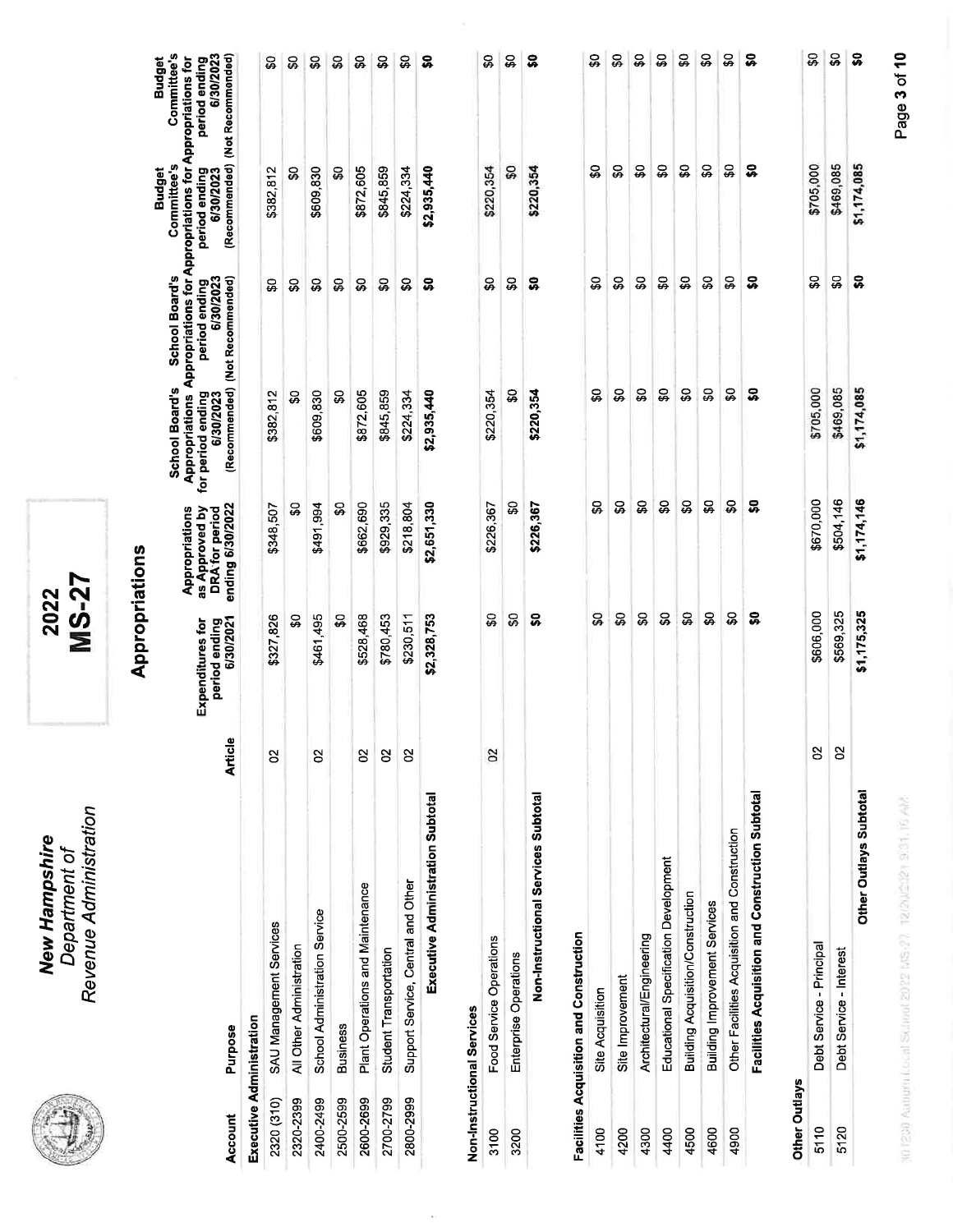2022<br>MS-27

ò.

## Appropriations

| <b>Account</b>        | Purpose                                      | Article | period ending<br>6/30/2021<br>Expenditures for | ending 6/30/2022<br>Appropriations<br>as Approved by<br>DRA for period | <b>School Board's</b><br>for period ending<br>6/30/2023 | Appropriations Appropriations for Appropriations for Appropriations for<br><b>School Board's</b><br>(Recommended) (Not Recommended)<br>6/30/2023<br>period ending | Committee's<br><b>Budget</b><br>period ending<br>6/30/2023 | Committee's<br>6/30/2023<br>(Recommended) (Not Recommended)<br>Budget<br>period ending |
|-----------------------|----------------------------------------------|---------|------------------------------------------------|------------------------------------------------------------------------|---------------------------------------------------------|-------------------------------------------------------------------------------------------------------------------------------------------------------------------|------------------------------------------------------------|----------------------------------------------------------------------------------------|
| <b>Fund Transfers</b> |                                              |         |                                                |                                                                        |                                                         |                                                                                                                                                                   |                                                            |                                                                                        |
|                       | 5220-5221 To Food Service                    |         | \$3,819                                        | \$10,000                                                               | ဝ္တ                                                     | င္တ                                                                                                                                                               | ຊ                                                          | ິ                                                                                      |
| 5222-5229             | To Other Special Revenue                     | S       | ္တ                                             | \$265,000                                                              | \$265,000                                               |                                                                                                                                                                   | \$265,000                                                  |                                                                                        |
| 5230-5239             | To Capital Projects                          |         | ິ                                              | င္တ                                                                    | ន្ល                                                     | ິສ                                                                                                                                                                | ິສ                                                         | ິ                                                                                      |
| 5254                  | To Agency Funds                              |         | ຘ                                              | ຊ                                                                      | ຊ                                                       | ္တ                                                                                                                                                                | ິສ                                                         | ິ                                                                                      |
| 5300-5399             | Intergovernmental Agency Allocation          |         | ິສ                                             | ន្ល                                                                    | ຊ                                                       | ន្ល                                                                                                                                                               | ິ                                                          | ິ                                                                                      |
| 9990                  | Supplemental Appropriation                   |         | ຊ                                              | ິ                                                                      | ន្ល                                                     |                                                                                                                                                                   | ຊ                                                          | ິ                                                                                      |
| 9992                  | Deficit Appropriation                        |         | ႙                                              | ຊ                                                                      | ິສ                                                      | ິສ                                                                                                                                                                | ິ                                                          | ິ                                                                                      |
|                       | Fund Transfers Subtotal                      |         | \$3,819                                        | \$275,000                                                              | \$265,000                                               | ິສ                                                                                                                                                                | \$265,000                                                  |                                                                                        |
|                       | <b>Total Operating Budget Appropriations</b> |         |                                                |                                                                        | \$16,385,584                                            | ႙                                                                                                                                                                 | \$16,385,584                                               | S                                                                                      |

s

301200 Auburn Local School 2022 MS-27 12/20/2021 9:31-16 AM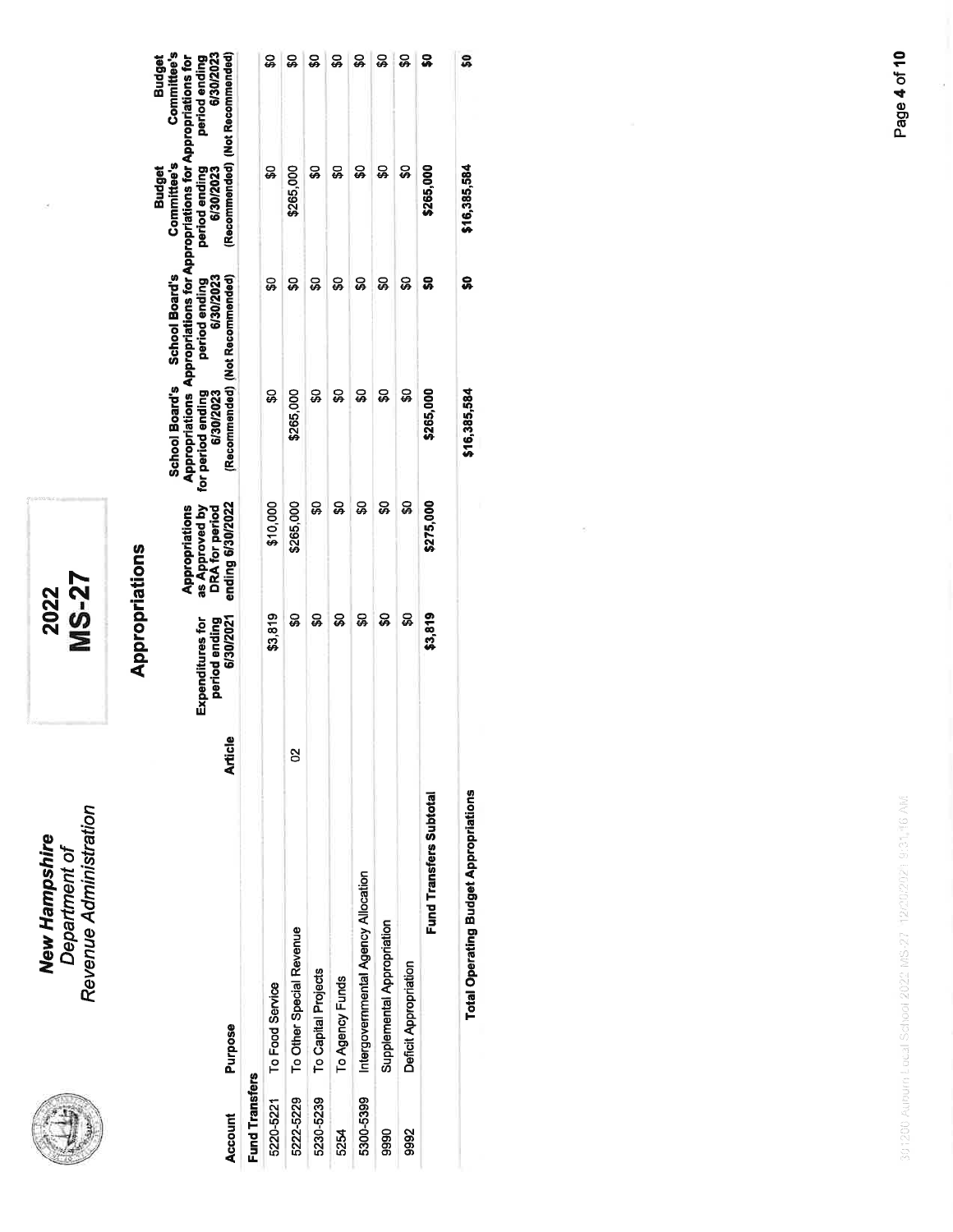

2022<br>MS-27

# **Special Warrant Articles**

| ຊ                                                                                                                                                                                                                                                                                                                                           |                                                                        |                                                                                                                                                                                                                    | <b>Total Proposed Special Articles</b> | To Non-Expendable Trust Fund<br>To Expendable Trust Fund<br>To Capital Reserve Fund |
|---------------------------------------------------------------------------------------------------------------------------------------------------------------------------------------------------------------------------------------------------------------------------------------------------------------------------------------------|------------------------------------------------------------------------|--------------------------------------------------------------------------------------------------------------------------------------------------------------------------------------------------------------------|----------------------------------------|-------------------------------------------------------------------------------------|
|                                                                                                                                                                                                                                                                                                                                             |                                                                        |                                                                                                                                                                                                                    |                                        |                                                                                     |
|                                                                                                                                                                                                                                                                                                                                             |                                                                        |                                                                                                                                                                                                                    |                                        |                                                                                     |
| Committee's<br>6/30/2023<br>(Recommended) (Not Recommended)<br>Appropriations Appropriations for Appropriations for Appropriations for<br>and a subject and come of the second<br><b>Budget</b><br>period ending<br>ふくちょう アイ・スピー アーファン アープ・ディスク アイ・ディー コーヒット アープ・アープ スピー・エンジー<br>Committee's<br>period ending<br>6/30/2023<br><b>Budget</b> | 6/30/2023<br>the first backman of the matter work and<br>period ending | School Board's School Board's<br>(Recommended) (Not Recommended)<br>Walter and the company of the company of the company of the company of the company of the company of<br>for period ending<br>6/30/2023<br>$-2$ | Q<br>Artici                            |                                                                                     |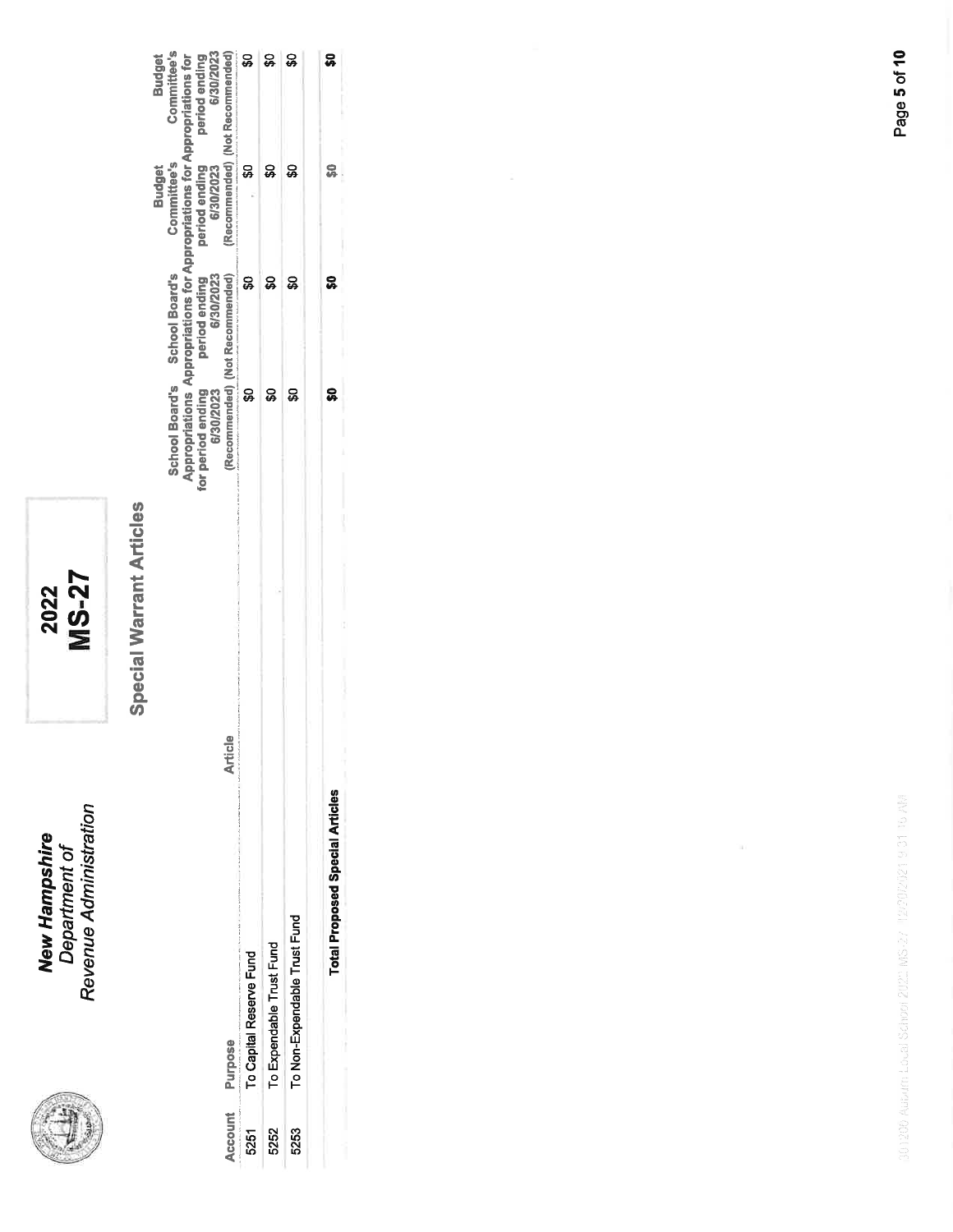

2022<br>MS-27

# Individual Warrant Articles

|                                                                                                                                                                                                                                                                                           |                                                                  | Total Proposed Individual Articles |                 |
|-------------------------------------------------------------------------------------------------------------------------------------------------------------------------------------------------------------------------------------------------------------------------------------------|------------------------------------------------------------------|------------------------------------|-----------------|
| Committee's<br>(Recommended) (Not Recommended)<br><b>Budget</b><br>Appropriations Appropriations for Appropriations for Appropriations for<br>for period ending   period ending   period ending   period ending<br>6/30/2023   6/30/2023   6/30/2023   6/30/2023<br>Committee's<br>Budget | 'Recommended) (Not Recommended)<br>School Board's School Board's | <u>ω</u>                           | Account Purpose |

 $\tilde{\boldsymbol{\theta}}$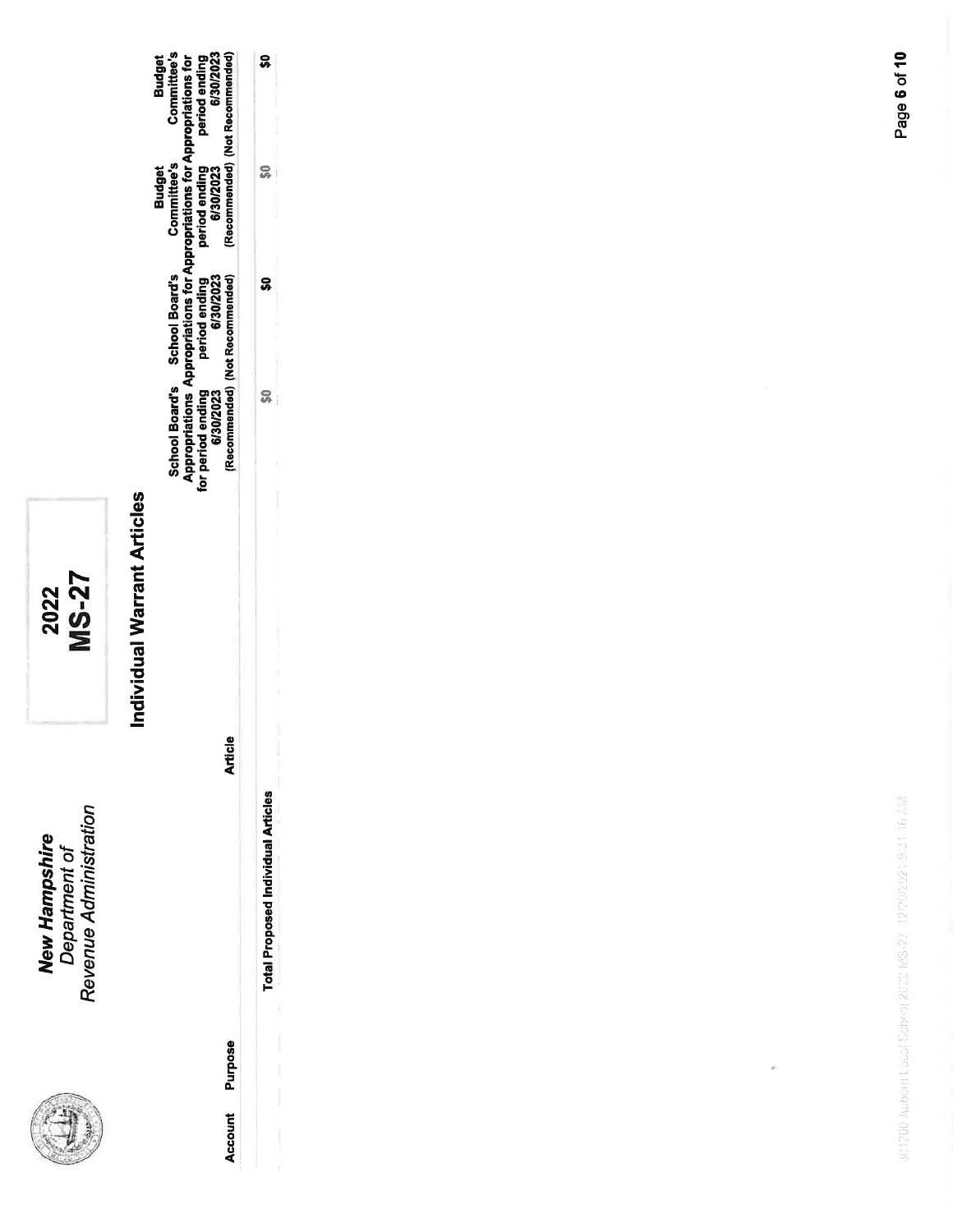2022<br>MS-27

### Revenues

| Source<br><b>Account</b>               | <b>Article</b>         | <b>Revised Revenues</b><br>6/30/2022<br>for period ending | period ending 6/30/2023<br><b>Estimated Revenues for</b><br><b>School Board's</b> | <b>Budget Committee's</b><br>period ending 6/30/2023<br>Estimated Revenues for |
|----------------------------------------|------------------------|-----------------------------------------------------------|-----------------------------------------------------------------------------------|--------------------------------------------------------------------------------|
| Local Sources                          |                        |                                                           |                                                                                   |                                                                                |
| 1300-1349 Tuition                      |                        | ន្ល                                                       | ន្ល                                                                               | ဒ္တ                                                                            |
| 1400-1449 Transportation Fees          |                        | င္တ                                                       | ຊູ                                                                                | ဝ္တ                                                                            |
| 1500-1599 Earnings on Investments      | g                      | \$2,500                                                   | \$2,500                                                                           | \$2,500                                                                        |
| 600-1699 Food Service Sales            | ន                      | \$162,915                                                 | \$163,154                                                                         | \$163,154                                                                      |
| 1700-1799 Student Activities           |                        | ႙ၟ                                                        | ន្ល                                                                               | န္တ                                                                            |
| 1800-1899 Community Service Activities |                        | န္တ                                                       | င္တ                                                                               | ន្ល                                                                            |
| 1900-1999 Other Local Sources          | ន                      | \$2,000                                                   | \$2,000                                                                           | \$2,000                                                                        |
|                                        | Local Sources Subtotal | \$167,415                                                 | \$167,654                                                                         | \$167,654                                                                      |

| <b>State Sources</b> |                               |                        |                           |                      |                          |
|----------------------|-------------------------------|------------------------|---------------------------|----------------------|--------------------------|
| 3210                 | School Building Aid           |                        | ႙ၞ                        | င္တ                  |                          |
| 3215                 | Kindergarten Building Aid     |                        | $\boldsymbol{\mathsf{s}}$ | $\mathfrak{S}$       |                          |
| 3220                 | Kindergarten Aid              |                        |                           | $\pmb{\mathfrak{g}}$ |                          |
| 3230                 | Catastrophic Aid              | 8                      | \$132,533<br>\$152,500    | \$152,500            |                          |
|                      | 3240-3249 Vocational Aid      |                        | $\frac{30}{2}$            |                      |                          |
| 3250                 | Adult Education               |                        | \$0                       | 60                   |                          |
| 3260                 | <b>Child Nutrition</b>        | 8                      | \$2,900                   | \$2,900              |                          |
| 3270                 | Driver Education              |                        | $\frac{3}{2}$             | $\frac{6}{3}$        | $$2,900$<br>$$0$<br>$$0$ |
|                      | 3290-3299 Other State Sources |                        | $\boldsymbol{\mathsf{s}}$ | $\frac{6}{3}$        |                          |
|                      |                               | State Sources Subtotal | \$287,933                 | \$155,400            | 155,400                  |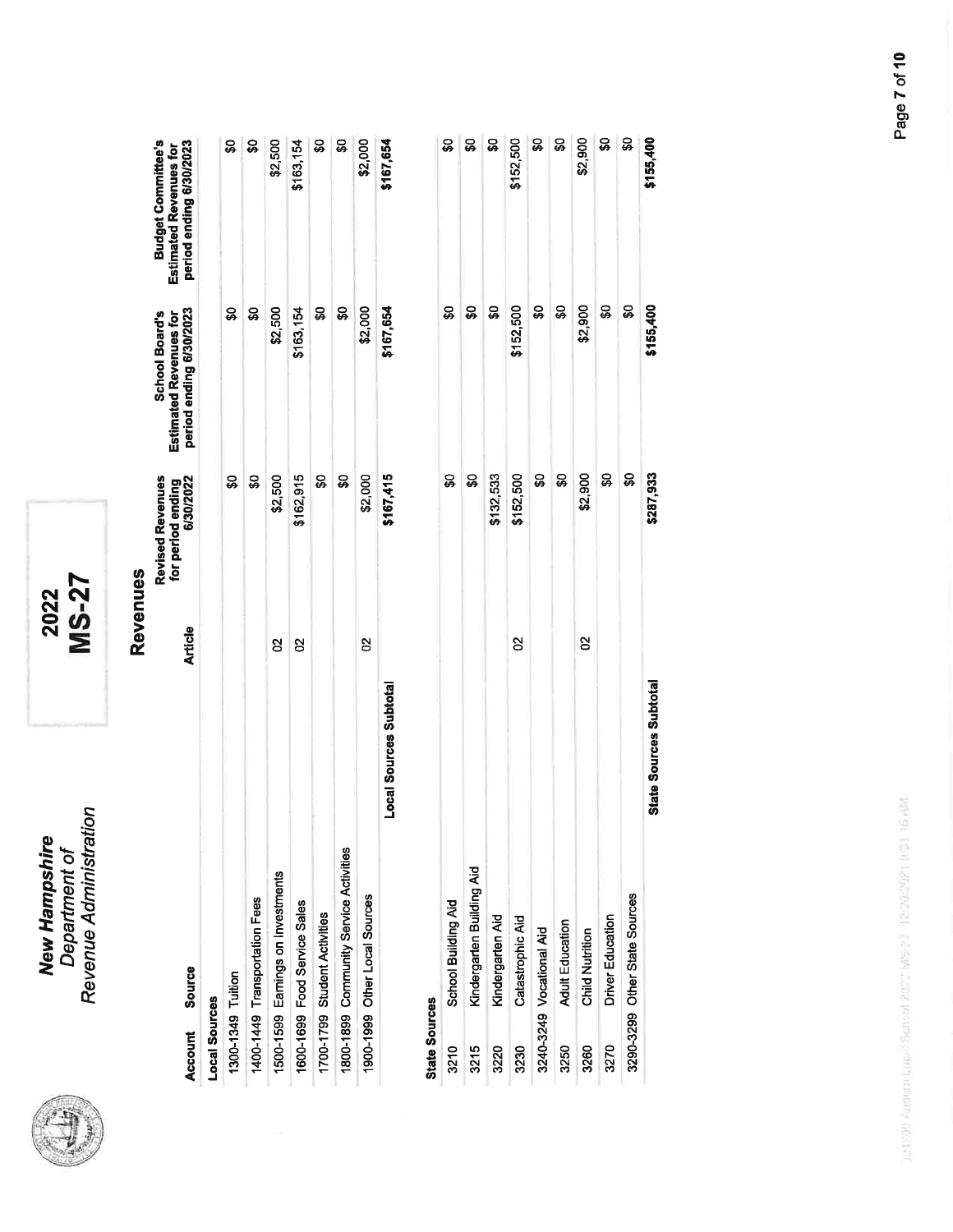2022<br>MS-27

### Revenues

| Account         | <b>Source</b>                              | <b>Article</b> | Revised Revenues<br>for period ending<br>6/30/2022 | period ending 6/30/2023<br><b>Estimated Revenues for</b><br><b>School Board's</b> | <b>Budget Committee's</b><br>period ending 6/30/2023<br><b>Estimated Revenues for</b> |
|-----------------|--------------------------------------------|----------------|----------------------------------------------------|-----------------------------------------------------------------------------------|---------------------------------------------------------------------------------------|
| Federal Sources |                                            |                |                                                    |                                                                                   |                                                                                       |
|                 | 4100-4539 Federal Program Grants           | ၛ              | \$75,000                                           | \$75,000                                                                          | \$75,000                                                                              |
| 4540            | <b>Vocational Education</b>                |                | ន្ល                                                | င္တ                                                                               | ន្ល                                                                                   |
| 4550            | <b>Adult Education</b>                     |                | ន្ល                                                | ន្ធ                                                                               |                                                                                       |
| 4560            | <b>Child Nutrition</b>                     | 8              | \$54,300                                           | \$54,300                                                                          | \$54,300                                                                              |
| 4570            | Disabilities Programs                      | 8              | \$190,000                                          | \$190,000                                                                         | \$190,000                                                                             |
| 4580            | <b>Medicaid Distribution</b>               | 8              | \$20,000                                           | \$20,000                                                                          | \$20,000                                                                              |
|                 | 4590-4999 Other Federal Sources (non-4810) |                | ន្ល                                                | ႙ၟ                                                                                | ິ                                                                                     |
| 4810            | Federal Forest Reserve                     |                | ន្ល                                                | ន្ល                                                                               | ຊ                                                                                     |
|                 | Federal Sources Subtotal                   |                | \$339,300                                          | \$339,300                                                                         | 5339,300                                                                              |

| \$1,162,354 | \$1,162,354 | \$2,200,247 |   | <b>Total Estimated Revenues and Credits</b>     |      |
|-------------|-------------|-------------|---|-------------------------------------------------|------|
| \$500,000   | \$500,000   | \$1,405,599 |   | Other Financing Sources Subtotal                |      |
| \$500,000   | \$500,000   | \$1,405,599 | 8 | Fund Balance to Reduce Taxes                    | 9999 |
| ု့          |             | ဝ္တ         |   | Amount Voted from Fund Balance                  | 9998 |
| န္တ         |             | အ           |   | Supplemental Appropriation (Contra)             | 9997 |
| \$          |             | ု့          |   | 5300-5699 Other Financing Sources               |      |
|             |             | ္တ          |   | Trust Funds<br>Transfer from Non-Expendable     | 5253 |
| ုင္တာ ဥ     |             |             |   | Funds<br>Transfer from Expendable Trust         | 5252 |
| န္တ         |             | ន្ត្រ       |   | Transfer from Capital Reserve Funds             | 5251 |
| အ           | ႙           | S           |   | Transfer from Capital Project Funds             | 5230 |
| ន្ល         | ႙           | န္တ         |   | Transfer from Other Special Revenue Funds       | 5222 |
| ဒ္တ         | ္တ          | ႙ၟ          |   | Transfer from Food Service Special Revenue Fund | 5221 |
| ន្ល         | ຘ           | ဒ္တ         |   | Reimbursement Anticipation Notes                | 5140 |
| ន្ធ         | ္တ          | န္တ         |   | 5110-5139 Sale of Bonds or Notes                |      |
|             |             |             |   | Other Financing Sources                         |      |

\$1,162,354

\$2,200,247

**Total Estimated Revenues and Credits**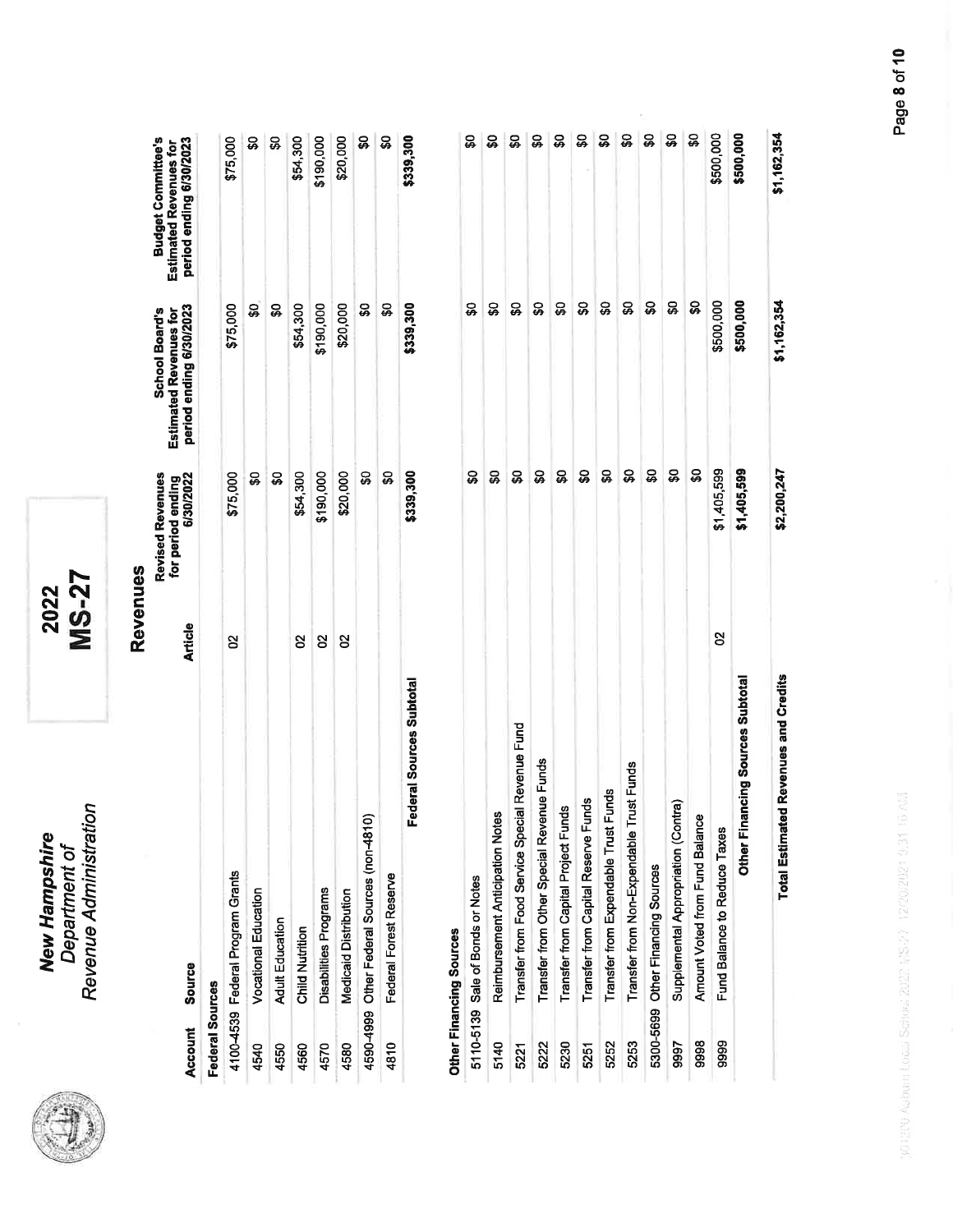

2022<br>MS-27

# Budget Summary

 $\mathcal{R}$ 

| <b>Item</b>                                   | <b>School Board</b><br>(Recommended)<br>6/30/2023<br>Period ending | (Recommended)<br><b>Budget Committee</b><br>6/30/2023<br>Period ending |
|-----------------------------------------------|--------------------------------------------------------------------|------------------------------------------------------------------------|
| <b>Operating Budget Appropriations</b>        | \$16,385,584                                                       | \$16,385,584                                                           |
| Special Warrant Articles                      | ន្ល                                                                | င္တ                                                                    |
| Individual Warrant Articles                   |                                                                    | င္တ                                                                    |
| <b>Total Appropriations</b>                   | \$16,385,584                                                       | \$16,385,584                                                           |
| Revenues & Credits<br>ess Amount of Estimated | \$1,162,354                                                        | \$1,162,354                                                            |
| ess Amount of State Education Tax/Grant       | \$2,579,631                                                        | \$2,579,631                                                            |
| Estimated Amount of Taxes to be Raised        | \$12,643,599                                                       | \$12,643,599                                                           |

 $\tilde{\alpha}$ 

1918 August Lacel Screen 2017 MS-21 12:00/9121 9:01:16 MJ

ű